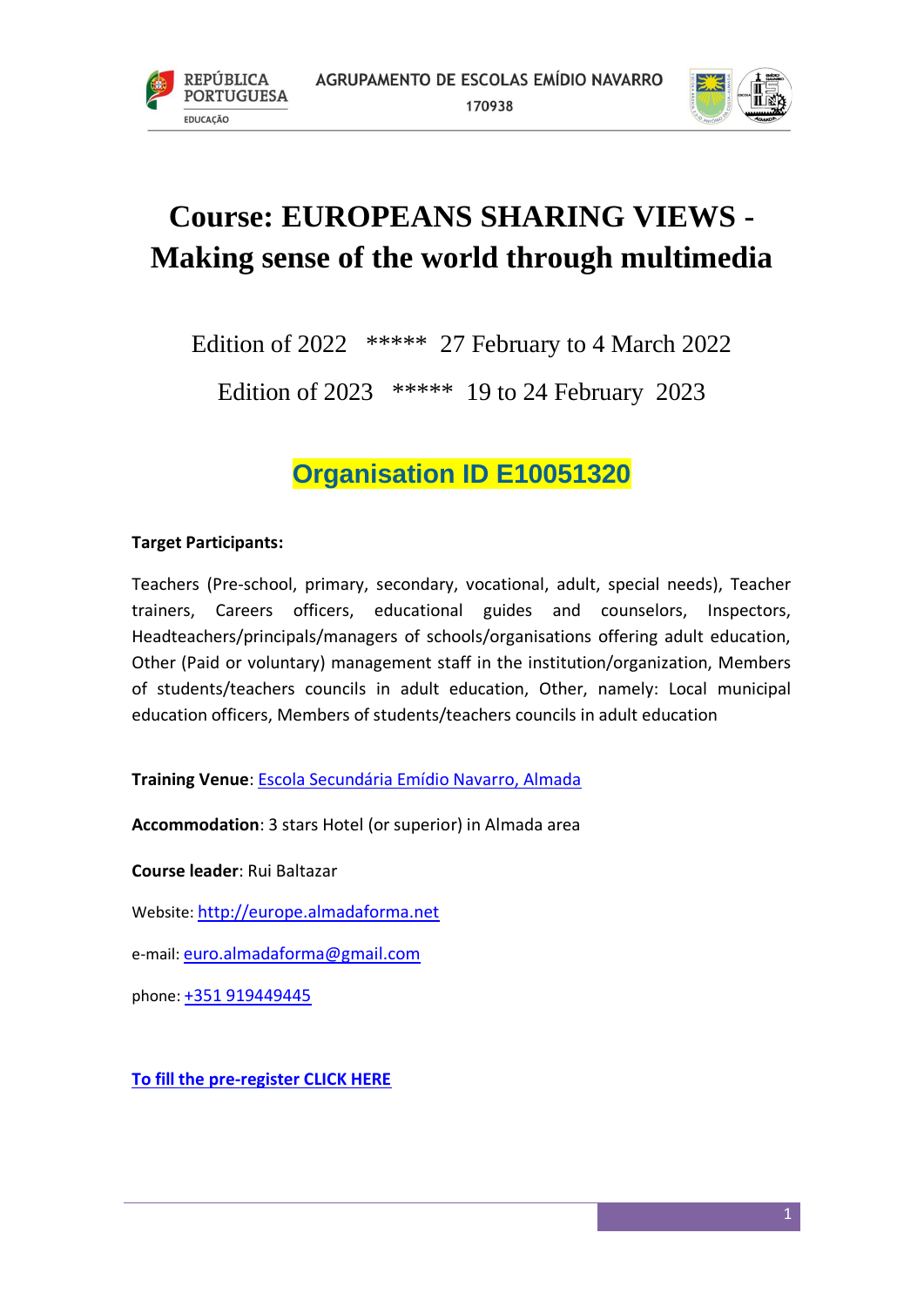

170938



## **Preparation**

There is no special preparation to this course.

## **Objectives**

- Promote knowledge and analysis of the theoretical framework considering the concepts of Culture, Identity and Territory/environment;
- Foster translation and mobilization of themes through multimedia production techniques and ICT skills;
- Encourage the development of pedagogical practices involving trainees/learners;
- Develop the benchmark of good practices;
- Encourage the sharing of points of view and participation in the European awareness construction;
- Allow participants to share their experience and develop the project (and other projects) by web networking;
- Produce multimedia pedagogical objects (output);
- Share multimedia productions;
- Contribute to the emergency of ideas and project development between European educational and training organizations.

# **Methodology**

- Active, collaborative and participative approach (as a principle);
- Conceptual and Theoretical Framing of concepts and combinations;
- Sharing and development of multimedia production competences;
- Field Work (observation; video and photo capture; mapping; interviews) Film/Multimedia production: information; conception, confrontation, collaboration, selection (image, sound and text), assemblage and edition;
- Critical analysis and reflection relating theoretical and practical dimensions, with multimedia objects produced;
- Evaluation (with forms filled by trainees and trainers);
- Dissemination and follow-up strategies.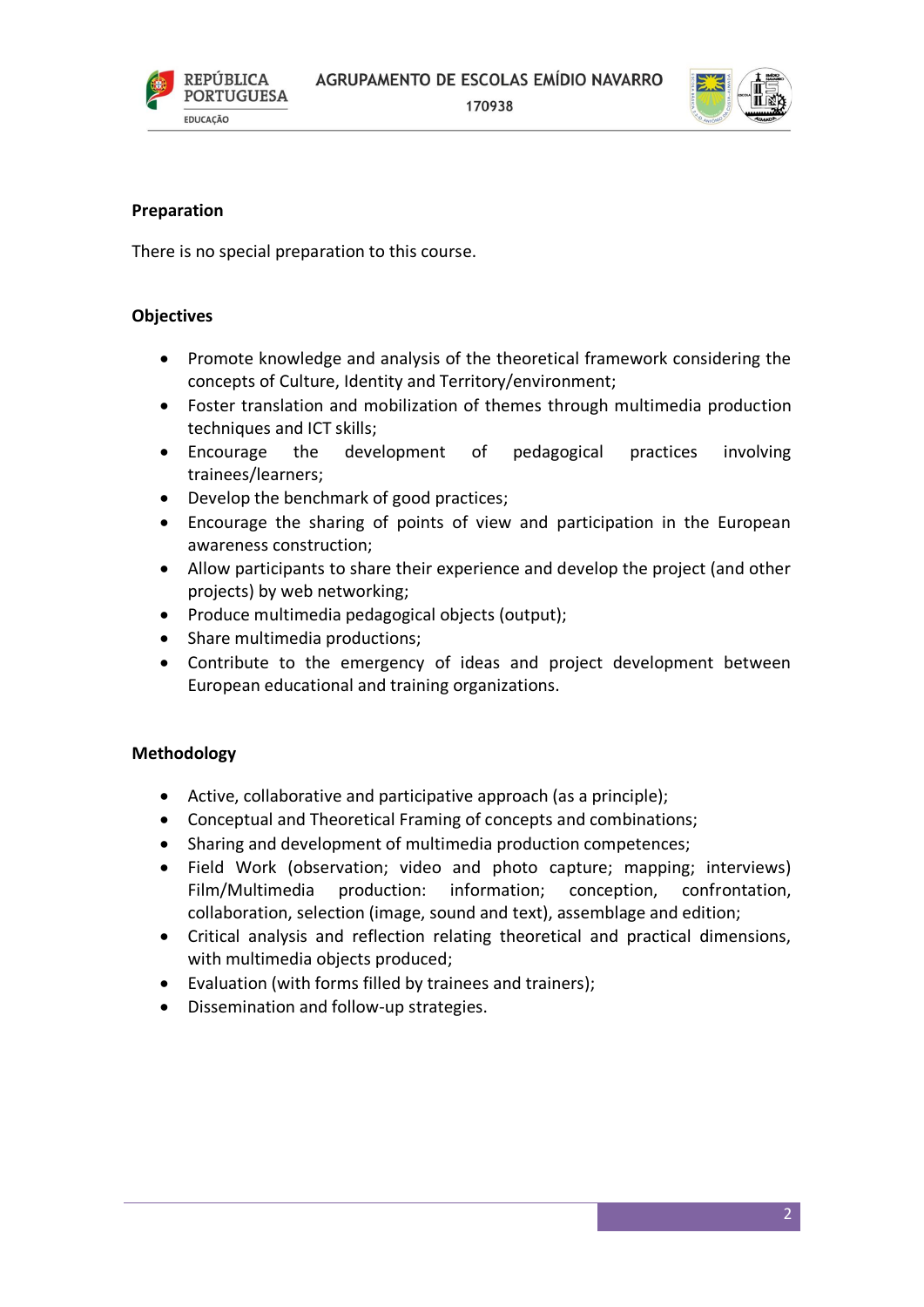

170938



#### **Follow-up**

Allow participants to share their experience and develop the project (and other projects) by web networking.

#### **Actions:**

- Creation of a mailing list;
- Upload of the pedagogical objects and critical approaches;
- Upload of pedagogical object developed by trainees in their own professional contexts using the Pedagogical Kit;
- European Projects Development among participants.

#### **Certification**

- A certificate of attendance is presented to participants at the end of the course.
- Europass Mobility

#### **Cultural events (included in the course fee)**

- Visit to [historic part of Lisbon](http://en.wikipedia.org/wiki/Bel%C3%A9m_%28Lisbon%29) (to filming or/and take photos)
- Visit to the [historic part of Almada](http://en.wikipedia.org/wiki/Almada) (to filming or/and take photos)
- Visit to [Cristo-Rei](http://en.wikipedia.org/wiki/Christ_the_King_%28Lisbon%29) (to filming or/and take photos)
- Visit to [Cacilhas harbor](https://www.google.pt/search?q=cacilhas&biw=1366&bih=609&source=lnms&tbm=isch&sa=X&ei=RgjWVOHuEdHZaqzFgeAN&ved=0CAcQ_AUoAg#tbm=isch&q=cacilhas+rio) (to filming or/and take photos)
- Visit to [Rua Augusta](http://en.wikipedia.org/wiki/Rua_Augusta_Arch) Arch (to filming or/and take photos)
- Visit to [Arrabida Moutain](http://en.wikipedia.org/wiki/Arr%C3%A1bida_Natural_Park) (to filming or/and take photos to the nature)
- Special [Carnival Dinner](http://en.wikipedia.org/wiki/Carnival#Portugal)
- Special [FADO Dinner](http://en.wikipedia.org/wiki/Fado) (FADO is the Portuguese music, on 27 November 2011, Fado was inscribed in the [UNESCO Intangible Cultural Heritage Lists\)](http://en.wikipedia.org/wiki/UNESCO_Intangible_Cultural_Heritage_Lists)
- Special farewell dinner Portuguese tipic restaurant

#### **COURSE FEE AND FUNDING**

#### **Course Fee (this is a course all included)**

The total course fee of  $\epsilon$  1.250 includes:

- Hotel (6 days)
- All days breakfast (6)
- All days lunch (5)
- All days dinners (6)
- Course material
- Course documents
- Transport during the course